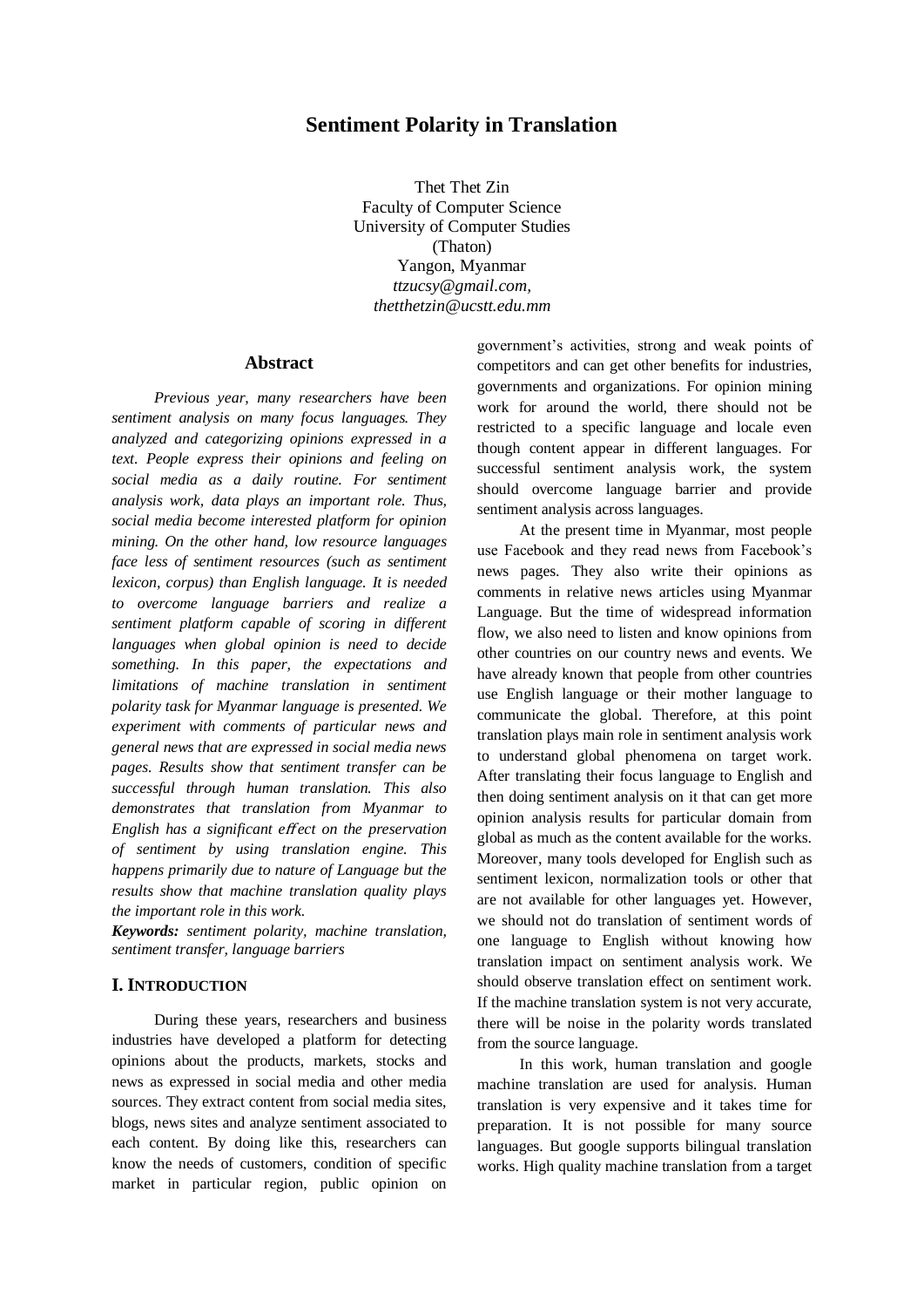language to English can eliminate the necessity to develop specific sentiment analysis resources for that language.

There are two news Facebook comments datasets for Myanmar language are used in this work. In the first one comments are extracted from  $21<sup>st</sup>$ Century Panglong Conference news articles. The second one contains comments from general news articles. Firstly, sentiment analysis on target language is done. And then target corpus is translated to English using human translation and google machine translation system. Second, translated corpus is apply for sentiment analysis on English language. And then we investigate how sentiment polarity appear in these works. The paper is organized as follows. In the next section related work for sentiment analysis in translation is briefly described. Section 3 contains motivation and contribution of this work. Data collection and preparation is presented in section 4. Section 5 provides methodology and section 6 describe experimental results of this work. The final section contains a discussion of the obtained results, some remarks and issues that remain to be addressed and that we intend to investigate in future work.

## **II. Related works**

As mention above, many researchers did sentiment analysis (SA) research on various languages. SA is the computational study of opinions, sentiments and emotions as they are expressed in text. A. Balahur and M.Turchi [1] expressed the impact of machine translation (MT) on sentiment analysis in French, German and Spanish. They employ three MT systems for comparison- Bing translator, Google translator and Moses. The performances of the sentiment analysis on original language and translated corpora were comparable. In the worst case, the performance difference reached 8%. The approach in [2] experiments that polarity-annotated datasets in English and Turkish for movie and products reviews domain. The authors concluded that the polarity detection task is not affected by the amount of noise introduced by MT. The publication [3] illustrate the impact of Machine Translation on sentiment analysis. The authors presented the development and evaluation of Spanish resources for the multilingual sentiment analysis tool SentiSAIL. And then they described empirically the impact of MT on sentiment analysis performance. The performance decrease in the worst case remained within negligible 5%. They drew conclusion as an outcome of the experimental setup is that substituting multilingual sentiment analysis by

English sentiment analysis via MT may be an acceptable alternative. The authors of [4] present a lexicon-based sentiment analysis system in Spanish, called Sentitext, which used three feature sets- the dictionary of individual words, the dictionary of multiword expressions and the set of context rules. They concluded that multiword expressions are critical for successful sentiment analysis. Sentitext is also used in [5] to detect sentiments on Twitter messages in Spanish.

Work on multilingual sentiment analysis has mainly addressed mapping sentiment resources from English into morphologically complex languages or from target language to English language. The authors [6] translated Chinese customer reviews to English using a machine translation system. The translated reviews are classified with a rule-based system applied on English lexicons. A high accuracy is achieved by combining knowledge from Chinese and English resources. The publications [7] and [8] did sentiment analysis and normalization work on Myanmar language. In [7] researchers created domain-specific lexicon for opinion mining work. Based on experimental results that lexicon is suitable for analysis work on particular domain.

Recent research papers show that google translate has a good performance to European languages but relatively poor in Asian languages. Even thought, the effort in this paper takes a different direction as it evaluated English sentiment analysis applied to translated data from Myanmar language.

## **III. MOTIVATION AND CONTRIBUTION**

In this golden age of social media, comments and posts on social media is a part of people's daily routine. Social media allow people to express their feeling, opinion and debate for many users and many topics. In Myanmar, most people use Facebook for many purposes. Government and organizations post news on Facebook pages and every news journal and media groups also post news on their Facebook pages. Thus, many people read news from their favorite pages and write their opinion on news article as comments. Therefore, news from social media pages are attractive point for analysis of opinion of people. Most Myanmar people write comments using Myanmar language and some people use English. On the other hand, in the globalization age, we need to mine opinion of people from international news pages and should consider perception of people on Myanmar news articles from other countries. In the global news site, users use English or their native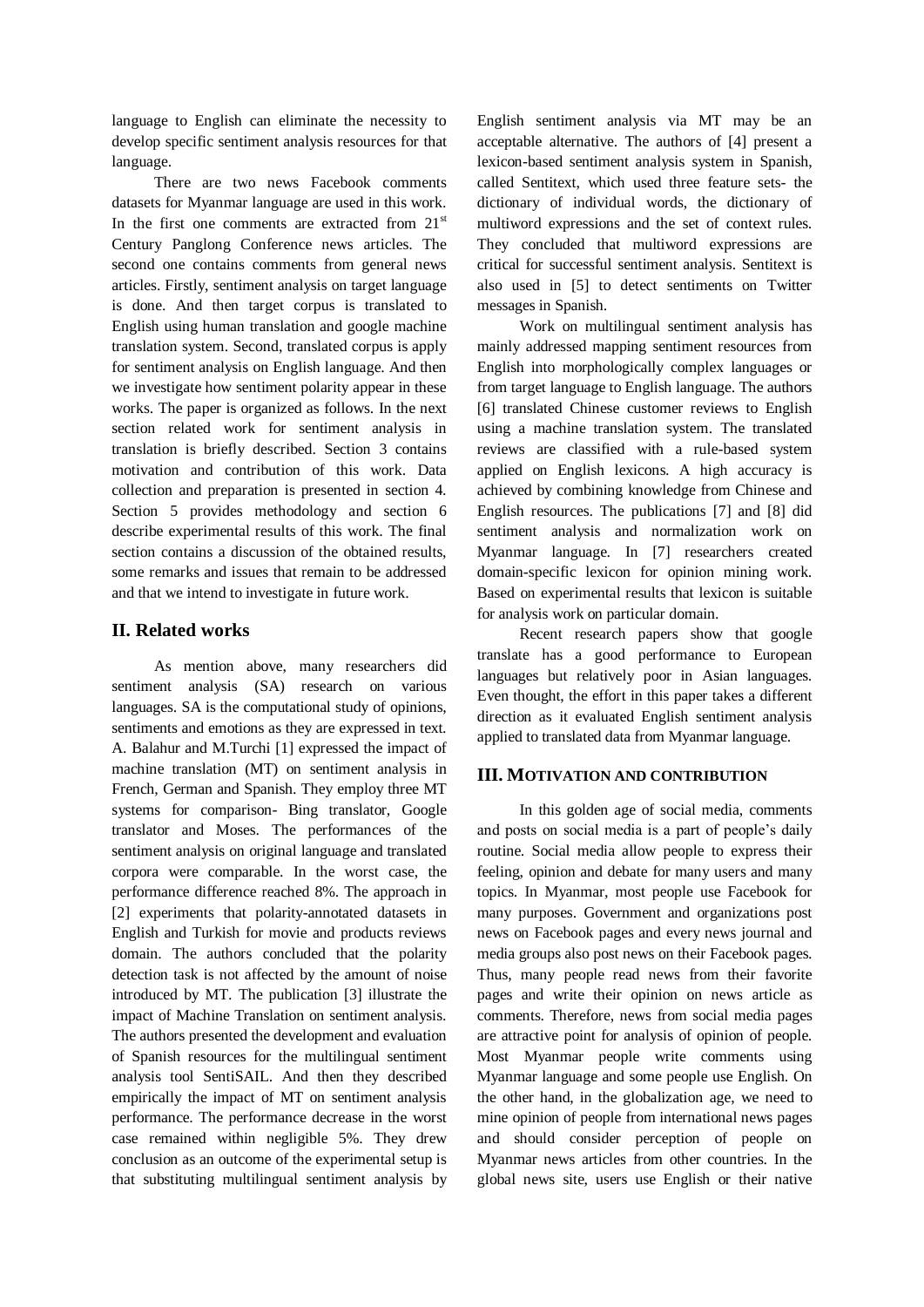languages. Therefore, machine translation and sentiment analysis on English language plays a major role for capturing their opinions on news articles. In this paper sentiment analysis on news domain for Myanmar language is done. Myanmar sentiment words are translated into English language using Google translate. And then we did sentiment analysis on English language again. After these steps, we have surveyed translation effect on sentiment work. Another fact for this work is that sentiment analysis tool for English language can be more available for low-resources language such as Myanmar and other target language. Therefore, I motivated to analysis how sentiment is preserved after machine translation. In this work, sentiment annotated corpus for Myanmar language for news domain is updated. There are two datasets. One dataset, 21st century Panglong Conference, has already built. Another dataset contains comments from general news articles from popular news pages in Myanmar. Contributions in this paper are as follows: (1) Data preprocessing step and building annotated general news corpus of Myanmar language. (2) English sentiment labeled corpus is created. (3) Polarity is calculated using annotated corpus and point wise mutual information method. (4) we investigate which translations that preserve sentiment best. This is a crucial step towards multilingual sentiment platform for news domain.

# **IV. DATA COLLECTION AND PREPROCESSING**

The internet is an active place with respect to sentiment information. From a user's view, people are able to post their own content through various social media and blogs. From a researcher's view, many social media sites release their API, allowing data collection and analysis by researchers and developers.

## **A. Data Collection**

In this work there are two datasets. Data for these two datasets are extracted from eight Myanmar popular news Facebook pages according to socialbaker.com: 7Day News Journal, Eleven Media Group, BBC Burmese, MRTV-4, Mizzima-News in Burmese, The Irrawaddy-Burmese Edition, VOA Burmese News, DVB TV News. Detail data analysis and description of 21st century Panglong Conference dataset has already mentioned in [7]. It contains 27,337 comments from news pages. Average length of the comments in this dataset is 21 words and the average number of words is 238,532 words. Another dataset contains comments on general news articles from 1st September,2019 to 31st October,2019 extracted from pages. The second dataset contains 656 comments from 98 news articles and average number of words is 13,214 words. Average words of the comments are 15 words. For classification task, the text fall into one of the following three classes: positive, negative and neutral.

#### **B.Data Collection**

Nature of social media users, they write status and comments using informal text. The dataset is examined for better understanding of the nature of collected data from Facebook. According to analysis, they use abbreviating (short form or acronym), mix usages (Myanmar and English words mixing eg. today နေသာတယ်-It's sunny today), slang words(ကွီး- $\frac{1}{2}$  $\frac{1}{2}$  $\frac{1}{2}$  $\frac{1}{2}$  $\frac{1}{2}$  $\frac{1}{2}$  $\frac{1}{2}$  $\frac{1}{2}$  $\frac{1}{2}$  $\frac{1}{2}$  $\frac{1}{2}$  $\frac{1}{2}$  $\frac{1}{2}$  $\frac{1}{2}$  $\frac{1}{2}$  $\frac{1}{2}$  $\frac{1}{2}$  $\frac{1}{2}$  $\frac{1}{2}$  $\frac{1}{2}$  $\frac{1}{2}$  $\frac{1}{2}$  $\frac{1}{2}$  $\frac{1}{2}$  $\frac{1$  -ok), emotion icons, syntactic mistake and using myanglish (nay kg lar? -how are you? - $\epsilon_{\text{F}}$  - $\epsilon_{\text{F}}$  - $\epsilon_{\text{F}}$ ). There are four types of comments in collected data :(1) Comment does not contain sentiment words. (2) Neutral comments (cannot consider in classification work. In this work PMI value is zero, sentence is noted as neutral sentence) (3) Comments suitable for sentence level but it uses many conjunction words. (4) Comments contain sentiment words. Example and explanation of each type of comment is shown in Table 1.

| Comment<br>Type | Example                                                                                                                                                                                                               | Explanation                                                                                                                                                                        |
|-----------------|-----------------------------------------------------------------------------------------------------------------------------------------------------------------------------------------------------------------------|------------------------------------------------------------------------------------------------------------------------------------------------------------------------------------|
| 1.              | ကဗျာတွေစာတွေရေးလို့နေ -<br>writing poems and letters                                                                                                                                                                  | Cannot extract<br>sentiment words<br>from comment.                                                                                                                                 |
| 2.              | တကယ်-really?                                                                                                                                                                                                          | Cannot conclude<br>polarity for it.                                                                                                                                                |
| 3.              | ကြိုးစားနေပါသော်လည်း<br>အလုပ်လုပ်နေပါသော်လည်း<br>ပြည်သူတွေရဲ့နှလုံးသားကို<br>မရလျှင်ကြိုးစားသမျှသဲထဲရေသွန် -<br>Even if you try hard but<br>work, but don't get the<br>hearts of the people, pour<br>it into the sand | contains two<br>positive<br>sentiment words<br>-ကြိုးစား(try hard),<br>အလုပ်လုပ် (work<br>hard), One<br>negative words-<br>မရ- not get But<br>comment gives<br>negative<br>meaning |

**TABLE I. TYPE OF COMMENT IN COLLECTED DATA**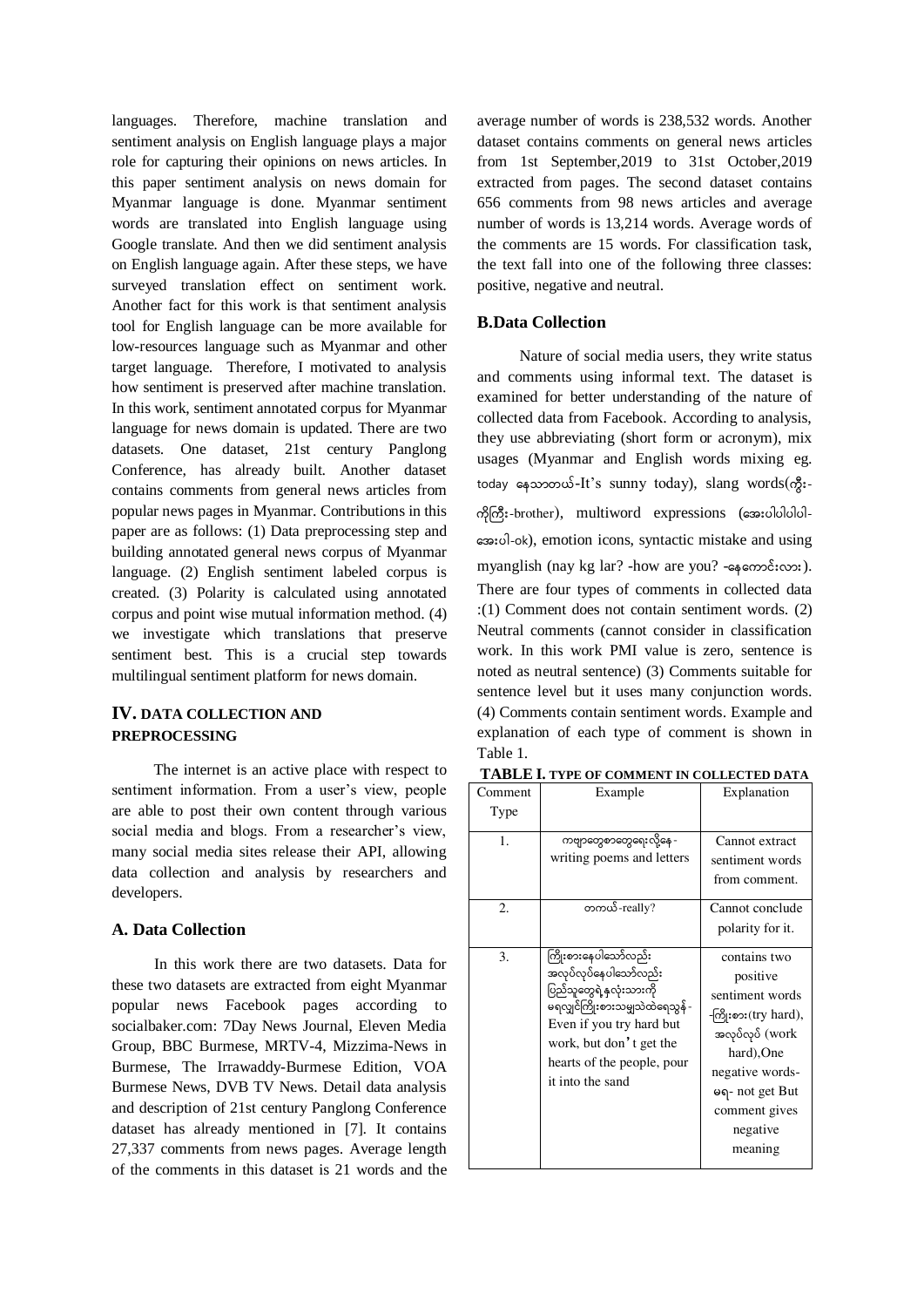| ငြိမ်းချမ်းခြင်းရဲ့အရသာ-the | Positive           |
|-----------------------------|--------------------|
| taste of peace              | sentiment word     |
|                             | (ငြိမ်းချမ်းခြင်း- |
|                             | peace)             |

#### **C. Preprocessing**

Online data have flaws that potentially hinder the process of sentiment analysis. Many preprocessing steps are applied on the available dataset to optimize it for further experimentations. There are three steps in preprocessing on collected data.

1) Data cleaning process: New types of words such as emoticons  $\circ$  and  $\leq$ 3). hashtags("#Bieber"), URLs, photos or stickers comments are presented in social media data. Data cleaning processing is done to eliminate the incomplete, noisy and inconsistent data.

2) Syllable segmentation process: Myanmar language does not have boundary word markers. Syllable segmentation is done on cleaning dataset by using syllable segmentation tool.

3) Words Extraction process: Syllable segmented dataset is tokenized applying the ngram method by setting the minimum and maximum grams. According to our analysis result on 500 comments, bigrams is set as minimum and 5-grams as maximum gram.

In the previous publication works [7] and [8] detail process for online data preprocessing is presented.

### **V. METHODOLOGY**

In this work, we are interested to study the impact of machine translation on Myanmar sentiment analysis. The whole experimental stage is outlined below:

1) Build the Myanmar general news dataset MM\_data and use previous domain specific dataset MM\_ Panglong\_data.

2) Learn a SA system on the two datasets based on pre-learned manually annotated Myanmar SA lexicon. This is denoted as the MMSA\_baseline.

3) Test the MMSA\_baseline system on two test dataset MM\_data and MM\_ Panglong\_data and compute its performance.

4) Translate MM\_data and MM\_ Panglong \_data from Myanmar to English. The English version of these datasets are obtained.

5) Learn a SA system on the two datasets based on pre-learned manually annotated English SA lexicon. This is denoted as the MSA\_MT.

6) Test the MSA\_MT system on two test datasets and compute its performance.

7) Compare the performance of both systems MMSA\_baseline and MSA\_MT and draw and investigate some conclusions.

## **A. Pointwise Mutual Information (PMI) based Sentiment Classification**

Pointwise mutual information (PMI) is used for sentiment classification. It is a measure of association used in information theory and statistics. In computational linguistics, PMI has been used for finding collocations and associations between words. For example, counting of occurrences and cooccurrences of words in a text corpus can be used to approximate the probabilities  $p(x)$  and  $p(x, y)$ respectively. This method calculates the PMI between two words to obtain numeric score. The formula is as follows.

$$
pmi(x; y) = \log \frac{p(x, y)}{p(x)p(y)}\tag{1}
$$

$$
pmi(w1; w2) = log \frac{prob(w1& w2)}{prob(w1) * prob(w2)} \quad (2)
$$

where,  $prob(w1\&w2)$  is the probability of word1 and word2 co-occur in the comments. Sentiment orientation score is calculate using *pmi(word1.positive word)* and pmi(word1, negative word).

$$
Scorepmi = pmi (word1, positive word) - pmi(word1, negative word) \qquad (3)
$$

Scorepmi is calculate for all phrases. If score value is positive then comment sentence is categorized as positive, if value is negative then sentence is categorized as negative and if value is zero, it categorized as neutral.

# **B. Creating Sentiment Labeled Data in Myanmar and English**

Manual sentiment annotations were performed on the dataset. MM\_ Panglong \_data dataset has been annotated by previous work. In this work, only MM\_data dataset is annotated sentiment label by manually. To annotate English sentiment label, we translated Myanmar words to English by human and using google translate. MM\_ Panglong \_data dataset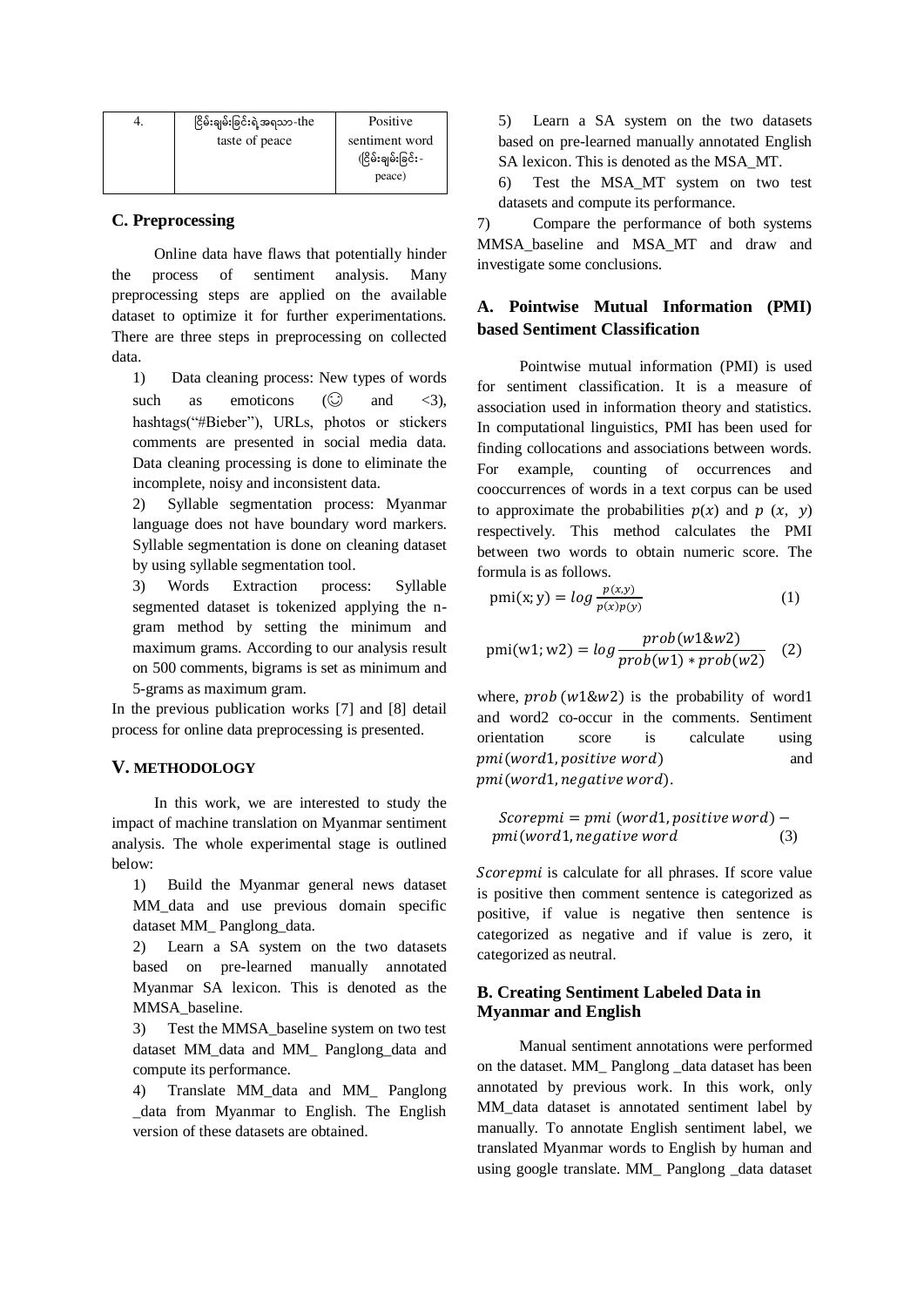is larger than MM\_data dataset. Thus, we select 400 Myanmar sentiment words from MM\_ Panglong \_data for translation. And then we annotated sentiment label on these translated datasets. As mention above, there are three classes for annotating sentiment labels: positive, negative and neutral.

In the publication [7] has already created sentiment lexicon for 21st century panglong conference news articles. This lexicon is updated by adding some words from general news articles. English sentiment lexicons are freely available for research work. At the present time, we cannot apply these available lexicons. Thus, English sentiment lexicon is created by manually. This lexicon contains 101 positive words and 106 negative words. In the future, we will use freely available sentiment lexicons for English language and construct automatic sentiment lexicons by using the classification methods.

### **C. Impact of Translation on Sentiment Analysis**

In this section, how to get translation words from Myanmar words to English words and how this translation is impact on sentiment analysis work is presented. There are two types of translation is done in this work. The first one is human translation and another one is by using google translation engine. Firstly, we need to know the quality of machine translation engine for Myanmar language. And then We can survey how English translation of Myanmar text alters or not in detection of sentiments. To evaluate translation quality for the translation engine, BLEU scores are calculated. Using human translation as the reference. By comparing machine translation to human translation, we can know how close it is to the human translation.

On the other hand, human translation work is very expensive and time-consuming process. Thus, human translation is done for randomly selected 400 comments for 452 words as a training dataset. At the same time, these selected comments are also translated by using google translation engine. Preprocessing for these sentences is done by segmenting the Myanmar sentence using Myanmar word segmenter which is described by [7]. Google translate is primarily designed to translate sentences; it can also provide one-word translations. Therefore, google translate is used to translate Myanmar words into English in comments.1-gram BLEU score for selected sentences is 0.801 and 5-grams BLEU score is 0.791.

The 1-gram is used to assess how much information is maintain after translation. Among other grams, 5-grams is the most correlated by human translation by human. At the present time, google performed a little poor quality in Asia language. However, BLEU is not sufficient for sentiment analysis. It only evaluates translation quality based on human translation. Therefore, we need to do other experiments for this work. Compare the sentiment labels assigned to the translated English text with manual sentiment annotations of the Myanmar text. The more similar the sentiment annotations are, the less is the impact of translation. Some extracted words are shown in table2 which are impact on the performance of sentiment analysis.

| <b>TABLE II. SOME EXAMPLES WHICH ARE IMPACT</b> |
|-------------------------------------------------|
| ON THE PERFORMANCE OF SENTIMENT ANALYSIS        |

| comment, sentiment           | Translated by | Translated     |  |  |  |
|------------------------------|---------------|----------------|--|--|--|
| label                        | google        | by manually    |  |  |  |
| အေးပါကွာ, positive           | (It's cool,   | ok, positive   |  |  |  |
|                              | neutral)      |                |  |  |  |
| ပြောသွားတာ_က_(ကောင်းပါ       | It's good     | good,          |  |  |  |
| တယ်.                         | (positive) to | positive       |  |  |  |
| positive)လက်တွေ့_ဘဲ_         | say that      | need(negativ   |  |  |  |
| (လိုနေတာ, negative)          | Tt.           | e) to be       |  |  |  |
|                              | needs(negativ | practical,     |  |  |  |
|                              | e) to be      |                |  |  |  |
|                              | practical     |                |  |  |  |
| မလိမ့်တပတ်, $negative$       | Not a week,   | lie, negative  |  |  |  |
|                              | neural        |                |  |  |  |
| (ညာနေတာပါ, $negative)$       | I'm right,    | lie, negative  |  |  |  |
| _က္ဂာ                        | positive      |                |  |  |  |
| ခန့်ညားနေတာ, <i>positive</i> | It's ugly,    | Neat and       |  |  |  |
|                              | negative      | tide, positive |  |  |  |

Some Myanmar words need to normalized to improve in translation. Eg.  $(\infty) \rightarrow$ sir (wrong translation meaning because spelling mistake in Myanmar word), if this word is normalized to the word- $\infty$ po(can get correct translation-teacher)). Out of vocabulary words in the translated text are marked as unknown words. Most of these words are slang words and abbreviating words. Sentiment class of the first comment in table2 changes positive to neutral because google translate directly by input words. But actually, it meaning is depend on content of articles. In the second comment, there are two sentiment words. Google translate gives correct translation for word by word translation for this comment. If the whole sentence is given as an input to google, translated meaning is different (missing sentiment word). (ပြောသွားတာက ကောင်းပါတယ်လက်တွေ့ဘဲလိုနေတာwell that's good). Therefore, in this work, we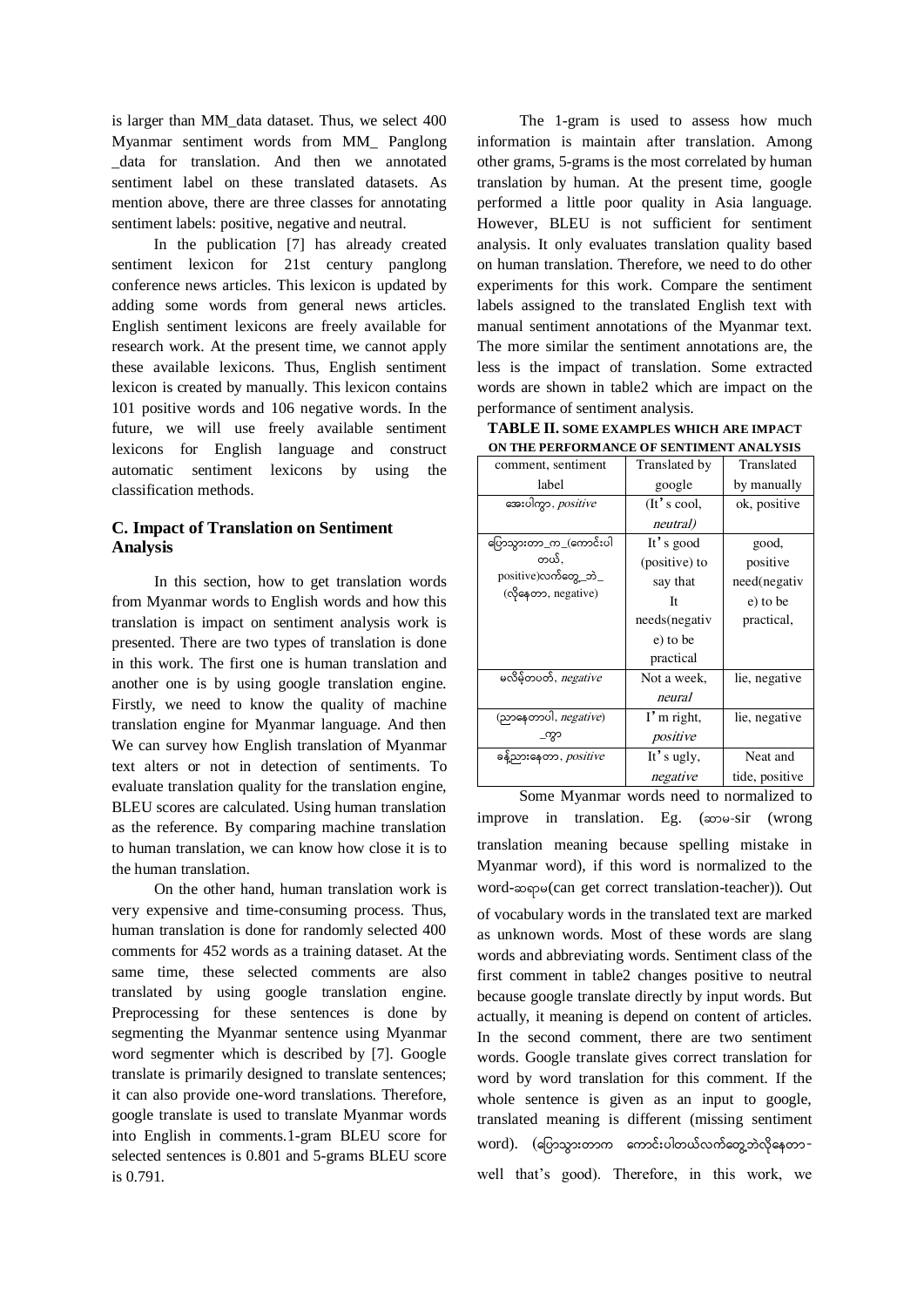translate from Myanmar to English by segmented word by word. For the remaining three comments, translated words effect to decrease the performance of sentiment analysis. At the present time, human translation can give more accurate translated word than google from Myanmar to English language. But for the big dataset, it is very expensive, time consuming and not practical.

### **VI. EXPERIMENTAL RESULTS**

For the experimental results the two training datasets are used. The first one is  $21<sup>st</sup>$  century Panglong Conference dataset named dataset1 which include comments from one activity, Panglong Conference article. The second one is comments from general news articles within two months which is named as dataset2. Dataset1 contains 17,337 comments and dataset2 contains 656 comments. Myanmar sentiment lexicon is constructed words extracted from 10,200 comments from both datasets. To evaluate the accuracy, we followed 3-fold and 5 fold cross validation process on these two datasets. For this experiment, we selected only 400 comments from two datasets. Because this experiment requires more manually work and human resources. To keep the time, we choose this small size of data comments.

Firstly, we investigate whether translations can maintain or not sentiment polarity from Myanmar text. For this work, sentiment lexicons for both languages are used. Firstly, sentiment analysis on Myanmar language is performed. 3-fold and 5-fold cross validation results are performed for investigation. To answer the question that human translation preserves sentiment score or not, we did sentiment analysis with human translated sentences.



#### **Figure 1. Sentiment Comparison: Myanmar and Human Translated English Language**

If there is no significant difference between the sentiment score of Myanmar and English

translation, we can conclude that the sentiment value did not change so much in translation work; if not the sentiment value is already lost in human translations. According to figure1, there is no significant difference between Myanmar and human English translation words.

According to 3-fold and 5-fold analysis results, difference between Myanmar sentiment score and human translated English sentiment score are not large. Thus, we can draw conclusion that human translation can preserve sentiment from original text. Second, we need to know the performance of machine translation engines on sentiment preservation. We compared the sentiment of the Myanmar with the sentiment of machine translation. We found that there were significant differences between this pairs. The results are shown in figure2.



**Figure 2. Sentiment Comparison: Myanmar and Machine Translated by google** 

In this experiment, the performance decrease in the worst case remain between 5% and 6%. We notice that both human and machine translation have lower sentiment score than original text. But we can ignore the difference between human translation and original text. One of the reasons for performance decreasing is that translations changes some words' sentiment to neutral value. Actually, these words have positive or negative sentiment values. Because translation lose content information of the articles. Other fact that complex nature of Myanmar language and most social media users use many slang words and grammar mistakes in comments. Moreover, other native languages have more than one machine translation engine such as Google, Microsoft. But Myanmar language has only one translate engine, Google. At the present time, the results indicate that translations generated by machine engine are not of the desired high quality and losing sentiment value. We can conclude that human translation is successful to preserve sentiment value. Thus, later we can use human translation as benchmark to compare other translation system.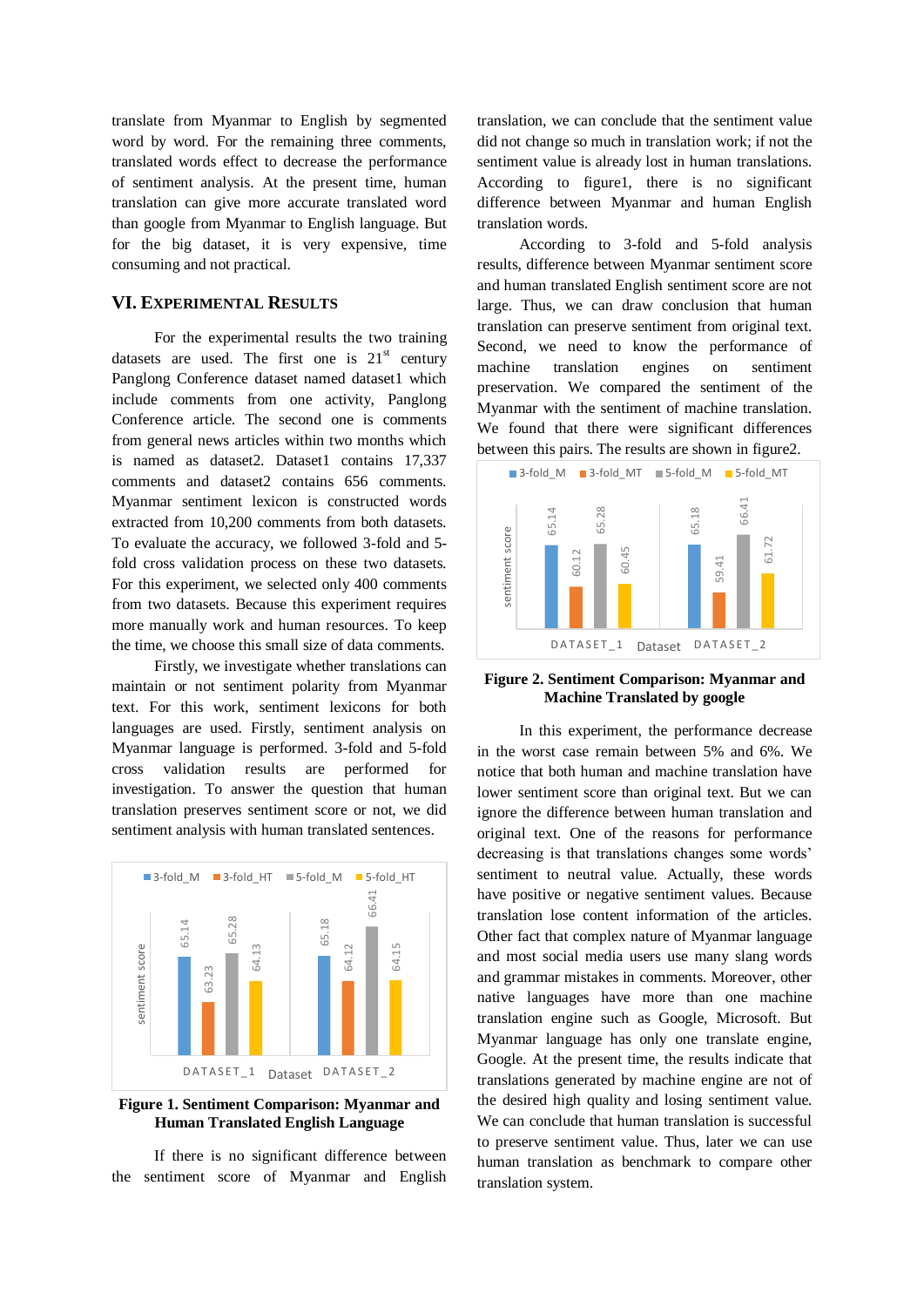#### **VII. CONCLUSION AND FUTURE WORK**

In this paper, we presented experimental results to study the impact of English machine translation on sentiment analysis of Myanmar comments on social media data. The results based on these datasets show that sentiment analysis on English translation by google translation engine is not good as sentiment analysis of Myanmar language at the present time. But English translation reach competitive results by using human translated English language. Thus, we observed that the quality of translation system is very important for sentiment analysis work on across languages. The important fact that this approach fails to take into account the divergence in the expression of sentiments across languages and content of articles. Moreover, according to this analysis 3-fold and 5-fold, accuracy is not completely depending on the size of training and testing data, but somewhere by increasing training data to get higher testing data accuracy. Other perspective is to investigate the use of deep learning classifiers, CNN in sentiment analysis work for better performance. In the future we will integrate other machine translation system and normalization process to enhance the performance and will evaluate the performance on data from multilingual social media platform. Moreover, we will use freely available English sentiment resources for comparative performances.

#### **References**

- **[1]** A. Balahur and M. Turchi, "Multilingual Sentiment Analysis Using Machine Translation?" in Proceedings of the 3rd Workshop in Computational Approaches to Subjectivity and Sentiment Analysis, ser. WASSA '12. Stroudsburg, PA, USA:Association for Computational Linguistics, 2012, pp. 52–60.
- **[2]** E. Demirtas and M. Pechenizkiy, "Cross-lingual Polarity Detection with Machine Translation," in Proceedings of the Second International Workshop on Issues of Sentiment Discovery and Opinion Mining, ser. WISDOM '13. New York, NY, USA: ACM, 2013, pp. 9:1–9:8.
- **[3]** Commeignes, "The Impact of Machine Translation on Sentiment Analysis", The fifth international conference on data analytics, 2016, ISBN:978-1- 61208-510-4.
- **[4]** A. Moreno-Ortiz and C. P. Hern´andez, "Lexiconbased sentiment analysis of twitter messages in spanish," Procesamiento del Lenguaje Natural, vol. 50, 2013, pp. 93–100.
- **[5]** E. Boldrini, A. Balahur, P. Martnez-Barco, and A. Montoyo, "Emotiblog: an annotation scheme for

emotion detection and analysis in non-traditional textual genres," in Proceedings of the 5th International Conference on Data Mining (DMIN). Las-Vegas, USA: CSREA Press, 2009, pp. 491–497.

- **[6]** Xiaojun Wan. "Using bilingual knowledge and ensemble techniques for unsupervised Chinese sentiment analysis", In Proceedings of the Conference on Empirical Methods in Natural Language Processing, EMNLP '08, pages 553–561, Stroudsburg, PA, USA. Association for Computational Linguistics,2008.
- **[7]** T.T.Zin, K.T.Yar, S.S.Htay, K.K.Htwe, N.T.T.Aung. W.W.Thant, "Domain-Specific Sentiment Lexicon for Classification", 1<sup>st</sup> International Conference on Advanced Information Technologies (ICAIT), Nov.1- 2, 2017, Yangon, Myanmar.
- **[8]** T.T.Zin, "Social Media Text Normalization", 2nd International Conference on Advanced Information Technologies (ICAIT), Nov.1-2, 2018, Yangon, Myanmar.
- **[9]** S.M.Mohammad, M.Salameh, S.Kiritchenko, "How Translation Alters Sentiment", Journal of Artificial Intelligence Research 55, pp 95-130,2016.
- **[10]**C.Zhang, M.Capelletti, A.Poulis, T.Stemann, J.Nemcova, "A Case Study of Machine Translation in Financial Sentiment Analysis", project co-financed by the European Union, Connecting Europe Facility.
- **[11]**A.Balahur and M.Turchi, "Multilingual Sentiment Analysis using Machine Translation?", Proceedings of the 3rd Workshop on Computational Approaches to Subjectivity and Sentiment Analysis, pp52-60, Jeju, Republic of Korea, 12 July 2012.
- **[12]**E.Demirtas, M.Pechenizkiy, "Cross-lingual Polarity Detection with Machine Translation", WISDOM'13, August 11, 2013. Chicago, USA. ACM 978-1-4503- 2332-1/13/08.
- **[13]**A. Balahur and M.Turchi, "Comparative Experiments for Multilingual Sentiment Analysis Using Machine Translation" ,published in SDAD@ECML/PKDD 2012.
- **[14]**H.Aflli, S.McGuire and A.way, "Sentiment Translation for low resourced languages: Experiments on Irish General Election Tweets ", April 2017.
- **[15]** [http://translate.google.com](http://translate.google.com/)
- **[16]**T.Zagibalov and J. Carroll, "Automatic Seed Word Selection for Unsupervised Sentiment Classification of Chinese Text", Proceedings of the 22<sup>nd</sup> International Conference on Computational Linguistics (Coling 2008), pp1073-1080, Manchester, August,2008
- **[17]**A.Shirbhate and S.Deshmukh, "Feature Extraction for Sentiment Classification on Twitter Data", International Journal of Science and Research (IJSR), volume 5 Issue2, February 2016.
- **[18]**Q.Zhao, H.Wang and Pin Lv, "Joint Propagation and Refinement for Mining Opinion Words and Targets",